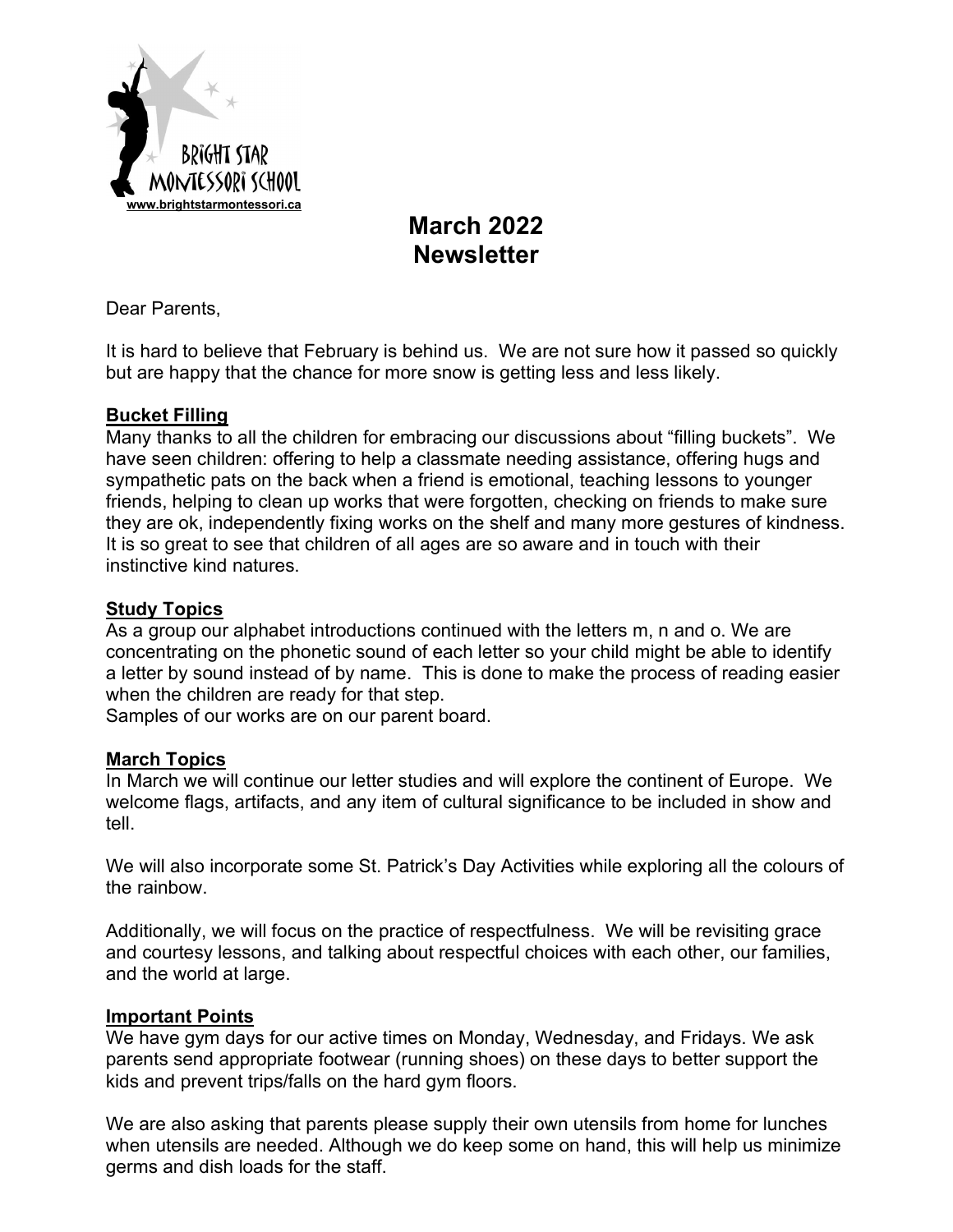#### **Upcoming Dates:**  *School Pictures – date to be determined*

Thursday, March 31: Deadline for fall registrations – siblings and existing children

Thursday, April 14: Easter Celebration in class Friday, April 15: Good Friday **NO SCHOOL**  Monday April 18: Easter Monday **NO SCHOOL** Friday, April 29: Parent/Teacher Interviews by phone appointment **NO SCHOOL** 

Friday, April 29: Registration deadline for the summer 2022 program

#### **Classroom Observations**

Sadly, we are still not able to offer the opportunity for classroom observations currently. We look forward to a time when we can welcome families back into the class to view their children in action.

#### **Parent/Teacher Interviews**

For parents who would like to have a parent teacher interview we will be offering phone interviews only on Friday, April 29.

A signup sheet will be posted 1 week prior to conferences.

Please note there will be NO CLASSES on this day to allow conferences to take place.

#### **Last but not least…**

We would like to extend our thanks to Deyus's Mom, Miss Alicia, for helping in our classroom community as a Responsible Adult (RA) as we navigated staffing shortages the past couple of months. We couldn't have done it without her.

We are also happy to welcome Miss Katie, our new Early Childhood Educator Assistant to the team. She will be assisting in both classrooms as of March 2<sup>nd</sup>. Miss Katie started in this field as an RA and completed her ECEA in December 2020. We are looking forward to having her on board as we round out of 2021/2022 school year and head into our summer 2022 program.

As always, the teachers are very grateful for our children and our families. We welcome your input and appreciate your support.

Sincerely, Miss Linda, Miss Kate Miss Juhee, Miss Rita & Miss Lindsay Miss Rema, Miss Alicia & Miss Katie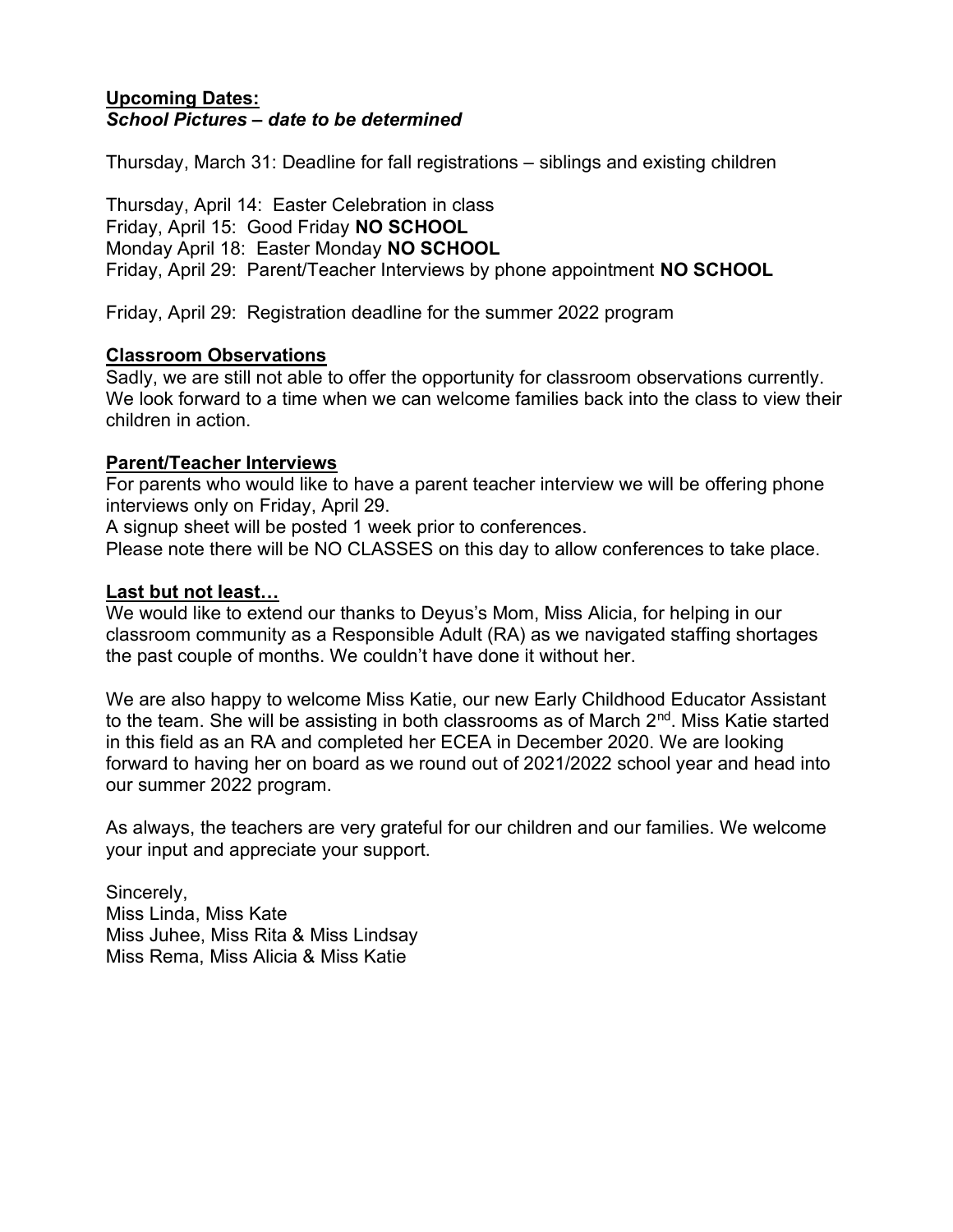# **Newsletter March 2022 – Qualicum Beach**

Dear Parents,

Spring is in the air; can you feel it? We sure can in our classroom. We have filled our classroom with beautiful spring flowers. Many thanks to all those who signed up and donated indoor plants and lovely flowers. If you wish to donate there will be a sign-up sheet just outside the classroom door.

### **Things from home**

Thank you to everyone who has been mindful of keeping toys at home. We are very grateful and can already see the positive effects in our classroom.

### **February**

In February we continued our letter works for the letters L, M, and N. We created lovebugs and lacing for the letter L. We explored the letter M with story monkeys jumping on the bed and learning about many different types of monkeys. For the letter N we built nests and went on a nature walk to discover what nature lives around us.

As a group we learnt about the continent Africa, we looked at pictures of life in Africa, spoke about the different animals and listened to music. The children really enjoyed this class subject, and we hope they shared what they learnt with you all at home.

We also celebrated 2 special holidays in February, Valentine's Day and Family day. We had a small Valentine's Day celebration were we all shared what we love most about our selves and our friends. For family day we spoke about what family looks like for each of us and read a special book about families at circle time.

On the topic of love, kindness, and sharing we have many grace and courtesy circles to discuss our classroom golden rule and how to be a helper. Many of the older children were paired off with a younger child and asked to help them throughout the day. The children loved the independence and roll of helper this gave them, while strengthening the children's friendships and bond with each other.